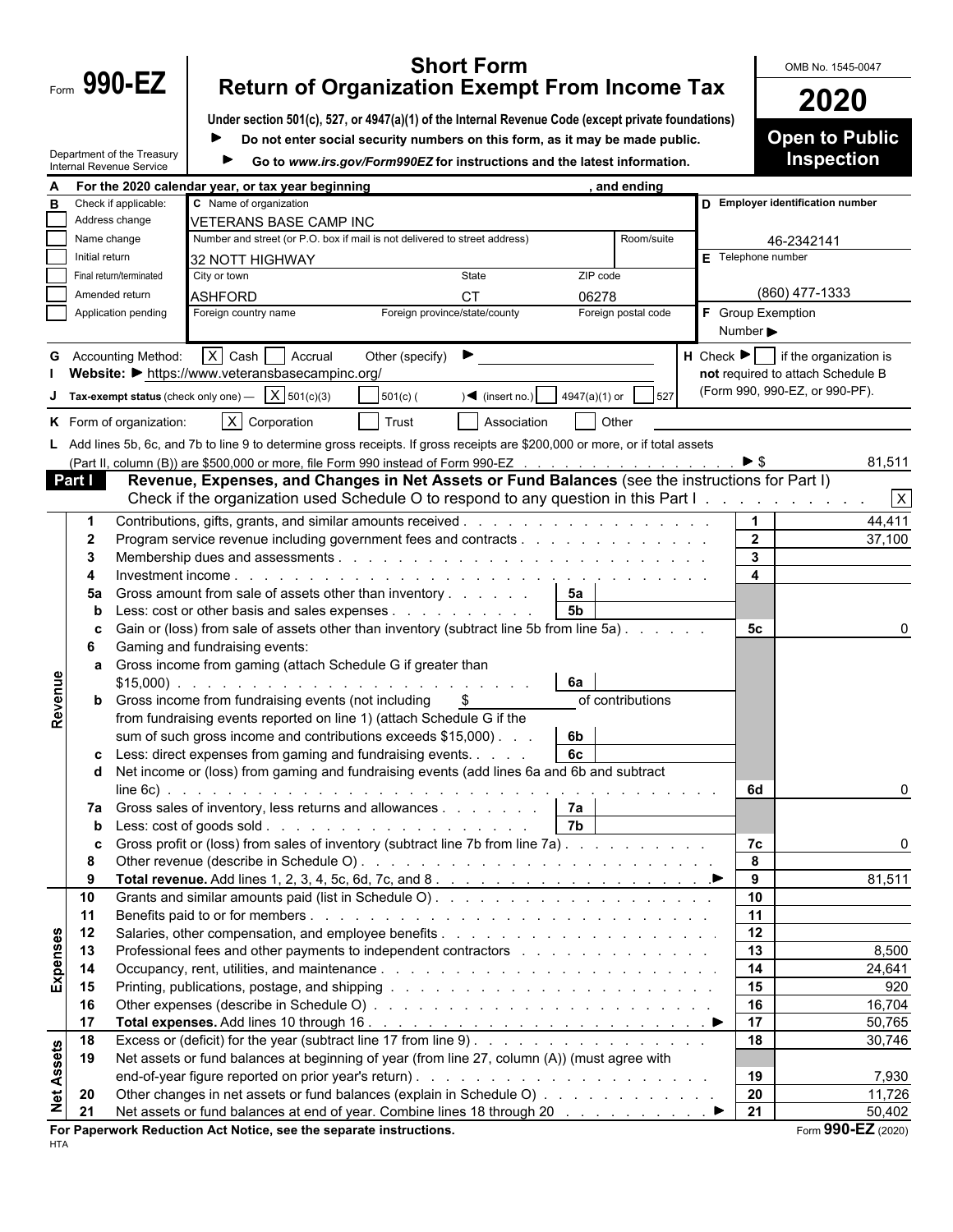|                                                                                                                                                  | <b>VETERANS BASE CAMP INC</b>                                                   |                          | 46-2342141                                           |     | Page 2                                               |
|--------------------------------------------------------------------------------------------------------------------------------------------------|---------------------------------------------------------------------------------|--------------------------|------------------------------------------------------|-----|------------------------------------------------------|
| <b>Balance Sheets</b> (see the instructions for Part II)<br>Part II                                                                              |                                                                                 |                          |                                                      |     |                                                      |
|                                                                                                                                                  |                                                                                 |                          |                                                      |     |                                                      |
|                                                                                                                                                  |                                                                                 |                          | (A) Beginning of year                                |     | (B) End of year                                      |
| 22<br>23                                                                                                                                         |                                                                                 |                          | 7,930 22                                             | 23  | 50,402                                               |
| 24                                                                                                                                               |                                                                                 |                          |                                                      | 24  |                                                      |
| 25                                                                                                                                               |                                                                                 |                          | 7,930 25                                             |     | 50,402                                               |
| 26                                                                                                                                               |                                                                                 |                          |                                                      | 26  |                                                      |
| Net assets or fund balances (line 27 of column (B) must agree with line 21).<br>27                                                               |                                                                                 |                          | 7,930 27                                             |     | 50,402                                               |
| <b>Part III</b><br>Statement of Program Service Accomplishments (see the instructions for Part III)                                              |                                                                                 |                          |                                                      |     |                                                      |
| Check if the organization used Schedule O to respond to any question in this Part III.                                                           |                                                                                 |                          |                                                      |     | <b>Expenses</b>                                      |
| What is the organization's primary exempt purpose?                                                                                               | EDUCATION AND SUPPORT OF VETERANS AND FIRST RE                                  |                          |                                                      |     | (Required for section<br>$501(c)(3)$ and $501(c)(4)$ |
| Describe the organization's program service accomplishments for each of its three largest program services,                                      |                                                                                 |                          |                                                      |     | organizations; optional                              |
| as measured by expenses. In a clear and concise manner, describe the services provided, the number of                                            |                                                                                 |                          |                                                      |     | for others.)                                         |
| persons benefited, and other relevant information for each program title.                                                                        |                                                                                 |                          |                                                      |     |                                                      |
| 28 WORKING WITH VETERANS TO IDENTIFY, ACCESS AND SECURE WHAT IS NECESSARY FOR                                                                    |                                                                                 |                          |                                                      |     |                                                      |
| THE VETERANS TO ACHIEVE THEIR GOAL                                                                                                               |                                                                                 |                          |                                                      |     |                                                      |
|                                                                                                                                                  |                                                                                 |                          |                                                      |     |                                                      |
| (Grants \$                                                                                                                                       | ) If this amount includes foreign grants, check here ▶                          |                          |                                                      | 28a | 50,765                                               |
| 29                                                                                                                                               |                                                                                 |                          |                                                      |     |                                                      |
|                                                                                                                                                  |                                                                                 |                          |                                                      |     |                                                      |
| (Grants \$                                                                                                                                       | ) If this amount includes foreign grants, check here $\ldots$ $\ldots$ $\ldots$ |                          |                                                      |     |                                                      |
| 30                                                                                                                                               |                                                                                 |                          |                                                      | 29a |                                                      |
|                                                                                                                                                  |                                                                                 |                          |                                                      |     |                                                      |
|                                                                                                                                                  |                                                                                 |                          |                                                      |     |                                                      |
| (Grants \$                                                                                                                                       | ) If this amount includes foreign grants, check here ▶                          |                          |                                                      | 30a |                                                      |
|                                                                                                                                                  |                                                                                 |                          |                                                      |     |                                                      |
|                                                                                                                                                  |                                                                                 |                          |                                                      |     |                                                      |
|                                                                                                                                                  |                                                                                 |                          |                                                      |     |                                                      |
| (Grants \$                                                                                                                                       | ) If this amount includes foreign grants, check here ▶                          |                          |                                                      | 31a |                                                      |
|                                                                                                                                                  |                                                                                 |                          |                                                      | 32  | 50,765                                               |
| <b>Part IV</b> List of Officers, Directors, Trustees, and Key Employees (list each one even if not compensated—see the instructions for Part IV) |                                                                                 |                          |                                                      |     |                                                      |
|                                                                                                                                                  |                                                                                 | (c) Reportable           |                                                      |     |                                                      |
|                                                                                                                                                  | (b) Average                                                                     | compensation             | (d) Health benefits.<br>contributions to             |     | (e) Estimated amount of                              |
| (a) Name and title                                                                                                                               | hours per week<br>devoted to position                                           | (Forms W-2/1099-MISC)    | employee benefit plans,<br>and deferred compensation |     | other compensation                                   |
| MITCHEL WILLSIE                                                                                                                                  |                                                                                 | (if not paid, enter -0-) |                                                      |     |                                                      |
|                                                                                                                                                  |                                                                                 |                          |                                                      |     |                                                      |
| CHAIRMAN OF THE BOARD                                                                                                                            | 8.00<br>Hr/WK                                                                   |                          |                                                      |     |                                                      |
| MITCHELL SIBLEY-JETT<br>VICE CHAIRMAN OF THE BOARD                                                                                               | 8.00<br>Hr/WK                                                                   |                          |                                                      |     |                                                      |
| ANITA HEYDEN WAUNG                                                                                                                               |                                                                                 |                          |                                                      |     |                                                      |
|                                                                                                                                                  | 8.00<br>Hr/WK                                                                   |                          |                                                      |     |                                                      |
| SECRETARY BOARD OF DIRECTORS<br><b>CINDY ARCHIBALD</b>                                                                                           |                                                                                 |                          |                                                      |     |                                                      |
| <b>DIRECTOR</b>                                                                                                                                  | 8.00<br>Hr/WK                                                                   |                          |                                                      |     |                                                      |
|                                                                                                                                                  |                                                                                 |                          |                                                      |     |                                                      |
|                                                                                                                                                  | Hr/WK                                                                           |                          |                                                      |     |                                                      |
|                                                                                                                                                  |                                                                                 |                          |                                                      |     |                                                      |
|                                                                                                                                                  | Hr/WK                                                                           |                          |                                                      |     |                                                      |
|                                                                                                                                                  |                                                                                 |                          |                                                      |     |                                                      |
|                                                                                                                                                  | Hr/WK                                                                           |                          |                                                      |     |                                                      |
|                                                                                                                                                  |                                                                                 |                          |                                                      |     |                                                      |
|                                                                                                                                                  | Hr/WK                                                                           |                          |                                                      |     |                                                      |
|                                                                                                                                                  |                                                                                 |                          |                                                      |     |                                                      |
|                                                                                                                                                  | Hr/WK                                                                           |                          |                                                      |     |                                                      |
|                                                                                                                                                  |                                                                                 |                          |                                                      |     |                                                      |
|                                                                                                                                                  | Hr/WK                                                                           |                          |                                                      |     |                                                      |
|                                                                                                                                                  |                                                                                 |                          |                                                      |     |                                                      |
|                                                                                                                                                  |                                                                                 |                          |                                                      |     |                                                      |
|                                                                                                                                                  | Hr/WK                                                                           |                          |                                                      |     |                                                      |
|                                                                                                                                                  | Hr/WK                                                                           |                          |                                                      |     |                                                      |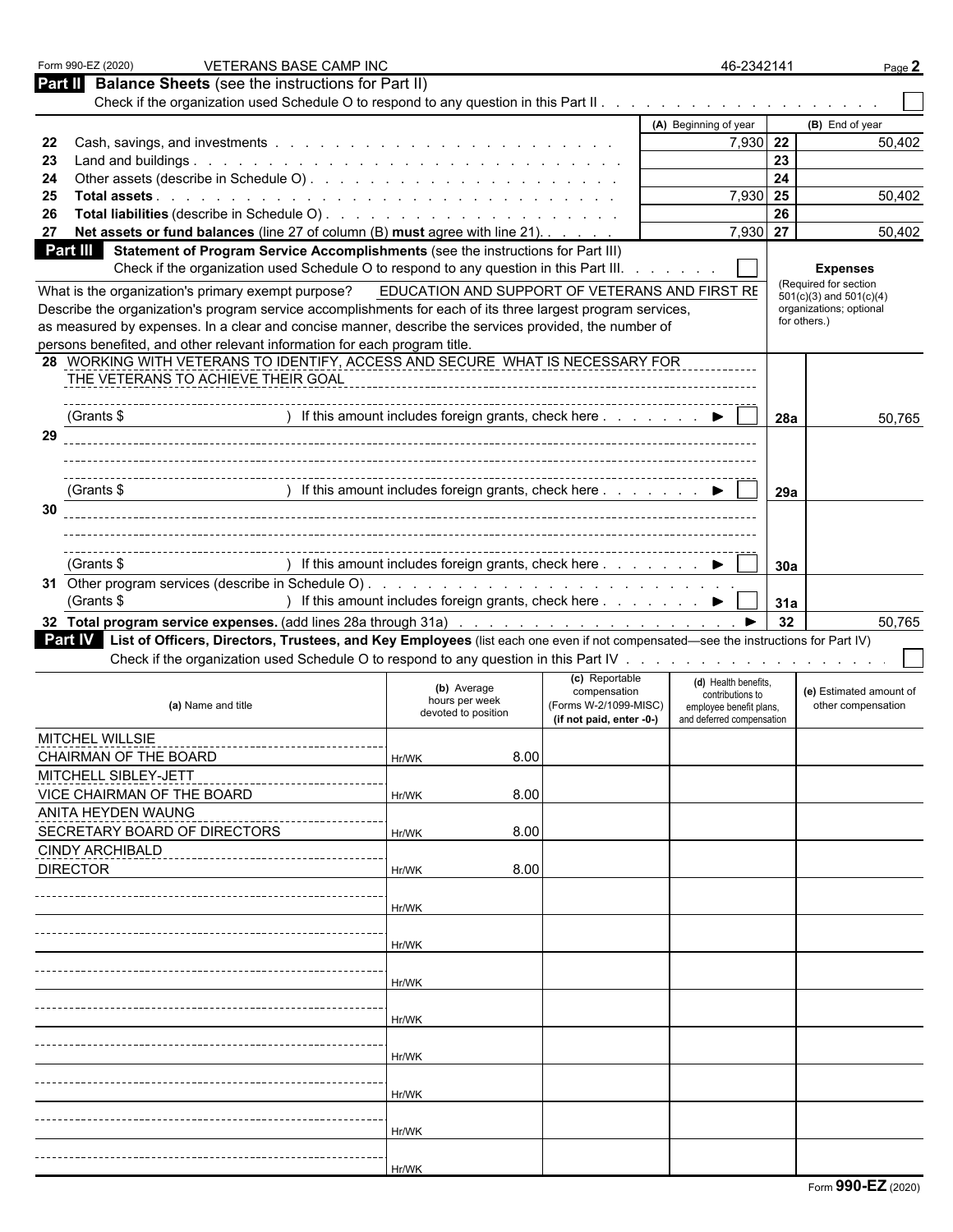|     | VETERANS BASE CAMP INC<br>Form 990-EZ (2020)                                                                                                                     |                                     | 46-2342141 |                | Page $3$                  |  |
|-----|------------------------------------------------------------------------------------------------------------------------------------------------------------------|-------------------------------------|------------|----------------|---------------------------|--|
|     | Other Information (Note the Schedule A and personal benefit contract statement requirements in the<br><b>Part V</b>                                              |                                     |            |                |                           |  |
|     | instructions for Part V.) Check if the organization used Schedule O to respond to any question in this Part V.                                                   |                                     |            |                |                           |  |
|     |                                                                                                                                                                  |                                     |            | Yes   No       |                           |  |
| 33  | Did the organization engage in any significant activity not previously reported to the IRS? If "Yes," provide a                                                  |                                     |            |                |                           |  |
|     |                                                                                                                                                                  |                                     | 33         |                | X                         |  |
| 34  | Were any significant changes made to the organizing or governing documents? If "Yes," attach a conformed                                                         |                                     |            |                |                           |  |
|     | copy of the amended documents if they reflect a change to the organization's name. Otherwise, explain the                                                        |                                     |            |                |                           |  |
|     |                                                                                                                                                                  |                                     | 34         |                | X                         |  |
|     | 35a Did the organization have unrelated business gross income of \$1,000 or more during the year from business                                                   |                                     |            |                |                           |  |
|     | activities (such as those reported on lines 2, 6a, and 7a, among others)?                                                                                        |                                     | 35a        |                | X.                        |  |
|     | <b>b</b> If "Yes" to line 35a, has the organization filed a Form 990-T for the year? If "No," provide an explanation in Schedule O.                              |                                     | 35b        |                |                           |  |
|     | c Was the organization a section $501(c)(4)$ , $501(c)(5)$ , or $501(c)(6)$ organization subject to section 6033(e) notice,                                      |                                     |            |                |                           |  |
|     | reporting, and proxy tax requirements during the year? If "Yes," complete Schedule C, Part III                                                                   |                                     | 35c        |                | X                         |  |
| 36  | Did the organization undergo a liquidation, dissolution, termination, or significant disposition of net assets                                                   |                                     |            |                |                           |  |
|     |                                                                                                                                                                  |                                     | 36         |                | $\boldsymbol{\mathsf{X}}$ |  |
| 37a | Enter amount of political expenditures, direct or indirect, as described in the instructions. $\blacktriangleright$ 37a                                          |                                     |            |                |                           |  |
| b   |                                                                                                                                                                  |                                     | 37b        |                | $\times$                  |  |
|     | 38a Did the organization borrow from, or make any loans to, any officer, director, trustee, or key employee; or were                                             |                                     |            |                |                           |  |
|     | any such loans made in a prior year and still outstanding at the end of the tax year covered by this return?.                                                    |                                     | 38a        |                | $\times$                  |  |
|     | <b>b</b> If "Yes," complete Schedule L, Part II and enter the total amount involved                                                                              | 38b                                 |            |                |                           |  |
| 39  | Section 501(c)(7) organizations. Enter:                                                                                                                          |                                     |            |                |                           |  |
| a   | Initiation fees and capital contributions included on line 9 39a<br>Gross receipts, included on line 9, for public use of club facilities                        | 39 <sub>b</sub>                     |            |                |                           |  |
| b   | 40a Section 501(c)(3) organizations. Enter amount of tax imposed on the organization during the year under:                                                      |                                     |            |                |                           |  |
|     | section 4911 ▶ _______________; section 4912 ▶ ________________; section 4955 ▶                                                                                  |                                     |            |                |                           |  |
|     | <b>b</b> Section 501(c)(3), 501(c)(4), and 501(c)(29) organizations. Did the organization engage in any section 4958                                             |                                     |            |                |                           |  |
|     | excess benefit transaction during the year, or did it engage in an excess benefit transaction in a prior year                                                    |                                     |            |                |                           |  |
|     | that has not been reported on any of its prior Forms 990 or 990-EZ? If "Yes," complete Schedule L, Part I.                                                       |                                     | 40b        |                |                           |  |
|     | c Section $501(c)(3)$ , $501(c)(4)$ , and $501(c)(29)$ organizations. Enter amount of tax imposed                                                                |                                     |            |                |                           |  |
|     | on organization managers or disqualified persons during the year under sections 4912,                                                                            |                                     |            |                |                           |  |
|     |                                                                                                                                                                  |                                     |            |                |                           |  |
|     | <b>d</b> Section $501(c)(3)$ , $501(c)(4)$ , and $501(c)(29)$ organizations. Enter amount of tax on line                                                         |                                     |            |                |                           |  |
|     |                                                                                                                                                                  |                                     |            |                |                           |  |
|     | e All organizations. At any time during the tax year, was the organization a party to a prohibited tax shelter                                                   |                                     |            |                |                           |  |
|     |                                                                                                                                                                  |                                     | 40e        |                | X                         |  |
|     | 41 List the states with which a copy of this return is filed. $\triangleright$ CT                                                                                |                                     |            |                |                           |  |
|     | 42a The organization's books are in care of ▶ VETERANS BASE CAMP                                                                                                 | Telephone no. ▶                     |            | (860) 786-7163 |                           |  |
|     |                                                                                                                                                                  | $ZIP + 4$                           |            |                |                           |  |
|     | Located at ▶ 32 NOTT HIGHWAY<br>City ASHFORD                                                                                                                     | 06278<br>______ <u>____ST</u> __CT_ |            | -------------- |                           |  |
|     | <b>b</b> At any time during the calendar year, did the organization have an interest in or a signature or other authority over                                   |                                     |            | Yes No         |                           |  |
|     | a financial account in a foreign country (such as a bank account, securities account, or other financial account)?                                               |                                     | 42b        |                | X                         |  |
|     | If "Yes," enter the name of the foreign country ▶<br>See the instructions for exceptions and filing requirements for FinCEN Form 114, Report of Foreign Bank and |                                     |            |                |                           |  |
|     | Financial Accounts (FBAR).                                                                                                                                       |                                     |            |                |                           |  |
|     | c At any time during the calendar year, did the organization maintain an office outside the United States?                                                       |                                     | 42c        |                |                           |  |
|     | If "Yes," enter the name of the foreign country ▶                                                                                                                |                                     |            |                |                           |  |
|     |                                                                                                                                                                  |                                     |            |                |                           |  |
| 43  | Section 4947(a)(1) nonexempt charitable trusts filing Form 990-EZ in lieu of Form 1041—Check here                                                                |                                     |            |                |                           |  |
|     | and enter the amount of tax-exempt interest received or accrued during the tax year                                                                              | $\blacktriangleright$ 43            |            |                |                           |  |
|     |                                                                                                                                                                  |                                     |            | Yes No         |                           |  |
| 44a | Did the organization maintain any donor advised funds during the year? If "Yes," Form 990 must be                                                                |                                     |            |                |                           |  |
|     |                                                                                                                                                                  |                                     | 44a        |                | $\times$                  |  |
|     | <b>b</b> Did the organization operate one or more hospital facilities during the year? If "Yes," Form 990 must be                                                |                                     |            |                |                           |  |
|     |                                                                                                                                                                  |                                     | 44b        |                | X                         |  |
| C   | Did the organization receive any payments for indoor tanning services during the year?                                                                           |                                     | 44c        |                | $\pmb{\times}$            |  |
|     | d If "Yes" to line 44c, has the organization filed a Form 720 to report these payments? If "No," provide an                                                      |                                     |            |                |                           |  |
|     |                                                                                                                                                                  |                                     | 44d        |                |                           |  |
| 45а | Did the organization have a controlled entity within the meaning of section $512(b)(13)? \ldots \ldots \ldots \ldots$                                            |                                     | 45a        |                | X                         |  |
|     | b Did the organization receive any payment from or engage in any transaction with a controlled entity within the                                                 |                                     |            |                |                           |  |
|     | meaning of section 512(b)(13)? If "Yes," Form 990 and Schedule R may need to be completed instead of                                                             |                                     |            |                |                           |  |
|     |                                                                                                                                                                  |                                     | 45b        |                |                           |  |

|  |  | Form 990-EZ (2020) |  |  |
|--|--|--------------------|--|--|
|--|--|--------------------|--|--|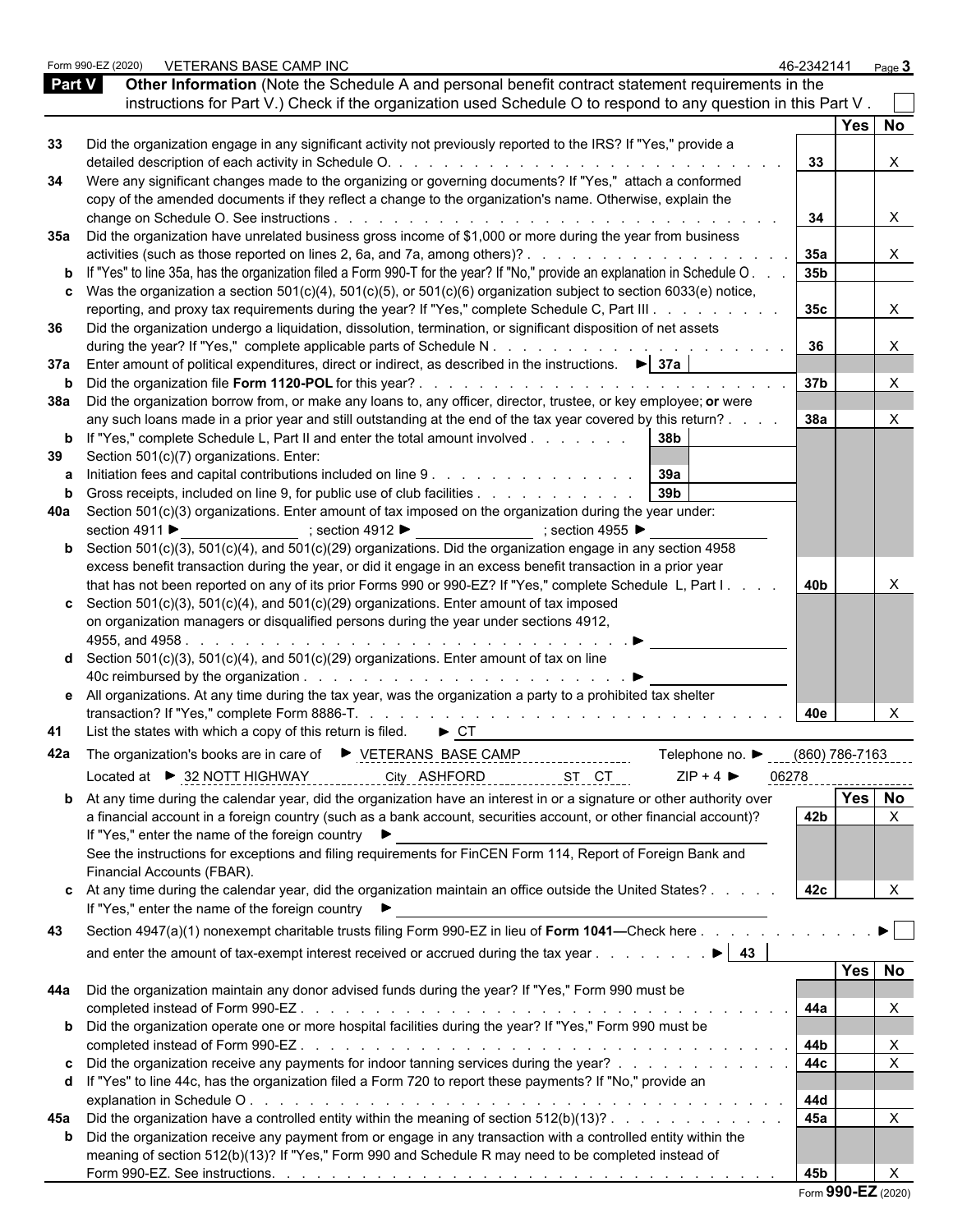|  | Form 990-EZ (2020) |  |
|--|--------------------|--|
|--|--------------------|--|

**FOR 990-EX (2020) VETERANS BASE CAMP INC 46-2342141** Page 12020 46-2342141

**Yes No**

**46** Did the organization engage, directly or indirectly, in political campaign activities on behalf of or in opposition to candidates for public office? If "Yes," complete Schedule C, Part I. . . . . . . . . . . . . . . . . . . . . . . . . . . . . . . . . . . . . . . . . . . . **46** X

| Part VI I | Section 501(c)(3) Organizations Only            |
|-----------|-------------------------------------------------|
|           | All section 501(c)(3) organizations must answer |

 $(c)(3)$  organizations must answer questions 47–49b and 52, and complete the tables for lines 50 and 51. Check if the organization used Schedule  $\Omega$  to respond to any question in this Part VI

|     | Crieck if the organization used Scriedule O to respond to any question in this Part VI 1                                         |       |       |      |
|-----|----------------------------------------------------------------------------------------------------------------------------------|-------|-------|------|
|     |                                                                                                                                  |       | Yes I | . No |
| 47  | Did the organization engage in lobbying activities or have a section 501(h) election in effect during the tax                    |       |       |      |
|     |                                                                                                                                  |       |       |      |
| 48  |                                                                                                                                  | -48   |       |      |
| 49а |                                                                                                                                  | l 49a |       |      |
|     |                                                                                                                                  | l 49b |       |      |
| 50  | Complete this table for the organization's five highest compensated employees (other than officers, directors, trustees, and key |       |       |      |

employees) who each received more than \$100,000 of compensation from the organization. If there is none, enter "None."

| (a) Name and title of each employee                                                                                                                                                                                                                                                                                                                                         | (b) Average<br>hours per week<br>devoted to position | (c) Reportable<br>compensation<br>(Forms W-2/1099-MISC) | (d) Health benefits,<br>contributions to employee<br>benefit plans, and deferred<br>compensation | (e) Estimated amount of<br>other compensation |
|-----------------------------------------------------------------------------------------------------------------------------------------------------------------------------------------------------------------------------------------------------------------------------------------------------------------------------------------------------------------------------|------------------------------------------------------|---------------------------------------------------------|--------------------------------------------------------------------------------------------------|-----------------------------------------------|
| Name None                                                                                                                                                                                                                                                                                                                                                                   |                                                      |                                                         |                                                                                                  |                                               |
| Title                                                                                                                                                                                                                                                                                                                                                                       | .00.<br>Hr/WK                                        |                                                         |                                                                                                  |                                               |
| Name                                                                                                                                                                                                                                                                                                                                                                        |                                                      |                                                         |                                                                                                  |                                               |
| Title                                                                                                                                                                                                                                                                                                                                                                       | .00.<br>Hr/WK                                        |                                                         |                                                                                                  |                                               |
| Name                                                                                                                                                                                                                                                                                                                                                                        |                                                      |                                                         |                                                                                                  |                                               |
| Title                                                                                                                                                                                                                                                                                                                                                                       | .00<br>Hr/WK                                         |                                                         |                                                                                                  |                                               |
| Name                                                                                                                                                                                                                                                                                                                                                                        |                                                      |                                                         |                                                                                                  |                                               |
| Title                                                                                                                                                                                                                                                                                                                                                                       | .00 <sub>1</sub><br>Hr/WK                            |                                                         |                                                                                                  |                                               |
| Name                                                                                                                                                                                                                                                                                                                                                                        |                                                      |                                                         |                                                                                                  |                                               |
| Title                                                                                                                                                                                                                                                                                                                                                                       | .00.<br>Hr/WK                                        |                                                         |                                                                                                  |                                               |
| $\mathbf{f} = \mathbf{T}$ , $\mathbf{f} = \mathbf{f}$ , $\mathbf{f} = \mathbf{f}$ , $\mathbf{f} = \mathbf{f}$ , $\mathbf{f} = \mathbf{f}$ , $\mathbf{f} = \mathbf{f}$ , $\mathbf{f} = \mathbf{f}$ , $\mathbf{f} = \mathbf{f}$ , $\mathbf{f} = \mathbf{f}$ , $\mathbf{f} = \mathbf{f}$ , $\mathbf{f} = \mathbf{f}$ , $\mathbf{f} = \mathbf{f}$ , $\mathbf{f} = \mathbf{f}$ , |                                                      |                                                         |                                                                                                  |                                               |

**f** Total number of other employees paid over \$100,000 . . . . . . . . . . .

**51** Complete this table for the organization's five highest compensated independent contractors who each received more than

\$100,000 of compensation from the organization. If there is none, enter "None."

|           | (a) Name and business address of each independent contractor                                                                    | (b) Type of service | (c) Compensation |
|-----------|---------------------------------------------------------------------------------------------------------------------------------|---------------------|------------------|
| Name None | Str                                                                                                                             |                     |                  |
| City      | <b>ST</b><br>ZIP                                                                                                                |                     |                  |
| Name      | Str                                                                                                                             |                     |                  |
| City      | ZIP<br><b>ST</b>                                                                                                                |                     |                  |
| Name      | Str                                                                                                                             |                     |                  |
| City      | ZIP<br><b>ST</b>                                                                                                                |                     |                  |
| Name      | Str                                                                                                                             |                     |                  |
| City      | ZIP<br><b>ST</b>                                                                                                                |                     |                  |
| Name      | Str                                                                                                                             |                     |                  |
| City      | ZIP<br>ST                                                                                                                       |                     |                  |
|           | $\mathbf{H}$ . This beams the set of the contract contract contract the set of the contract of $\mathbf{A}$ 00.000 $\mathbf{A}$ |                     |                  |

**d** Total number of other independent contractors each receiving over \$100,000 . . . . . . . .

**52** Did the organization complete Schedule A? **Note:** All section 501(c)(3) organizations must attach a completed Schedule A . . . . . . . . . . . . . . . . . . . . . . . . . . . . . . . . . . . . . . . . . . . . . . X **Yes No**

Under penalties of perjury, I declare that I have examined this return, including accompanying schedules and statements, and to the best of my knowledge and belief, it is true, correct, and complete. Declaration of preparer (other than officer) is based on all information of which preparer has any knowledge.

|                 |                      |                                                                                 |                      |                 |                           | 11/10/2021 |  |  |
|-----------------|----------------------|---------------------------------------------------------------------------------|----------------------|-----------------|---------------------------|------------|--|--|
| Sign            |                      | Signature of officer                                                            |                      | Date            |                           |            |  |  |
| Here            | <b>MITCH WILLSIE</b> |                                                                                 |                      | <b>CHAIRMAN</b> |                           |            |  |  |
|                 |                      | Type or print name and title                                                    |                      |                 |                           |            |  |  |
| Paid            |                      | Print/Type preparer's name                                                      | Preparer's signature | Date            | Check X if                | PTIN       |  |  |
|                 |                      | Cheryl A LaFlamme-Miller, CPA                                                   |                      | 11/10/2021      | self-employed             | XXXXXXXXX  |  |  |
| Preparer        |                      | $\blacktriangleright$ CL Services<br>Firm's name                                |                      |                 | Firm's EIN > 26-1202497   |            |  |  |
| <b>Use Only</b> |                      | Firm's address > PO BOX 372, Canterbury, CT 06331                               |                      |                 | 860-546-9629<br>Phone no. |            |  |  |
|                 |                      | May the IRS discuss this return with the preparer shown above? See instructions |                      |                 |                           | No<br>Yes  |  |  |
|                 |                      |                                                                                 |                      |                 |                           |            |  |  |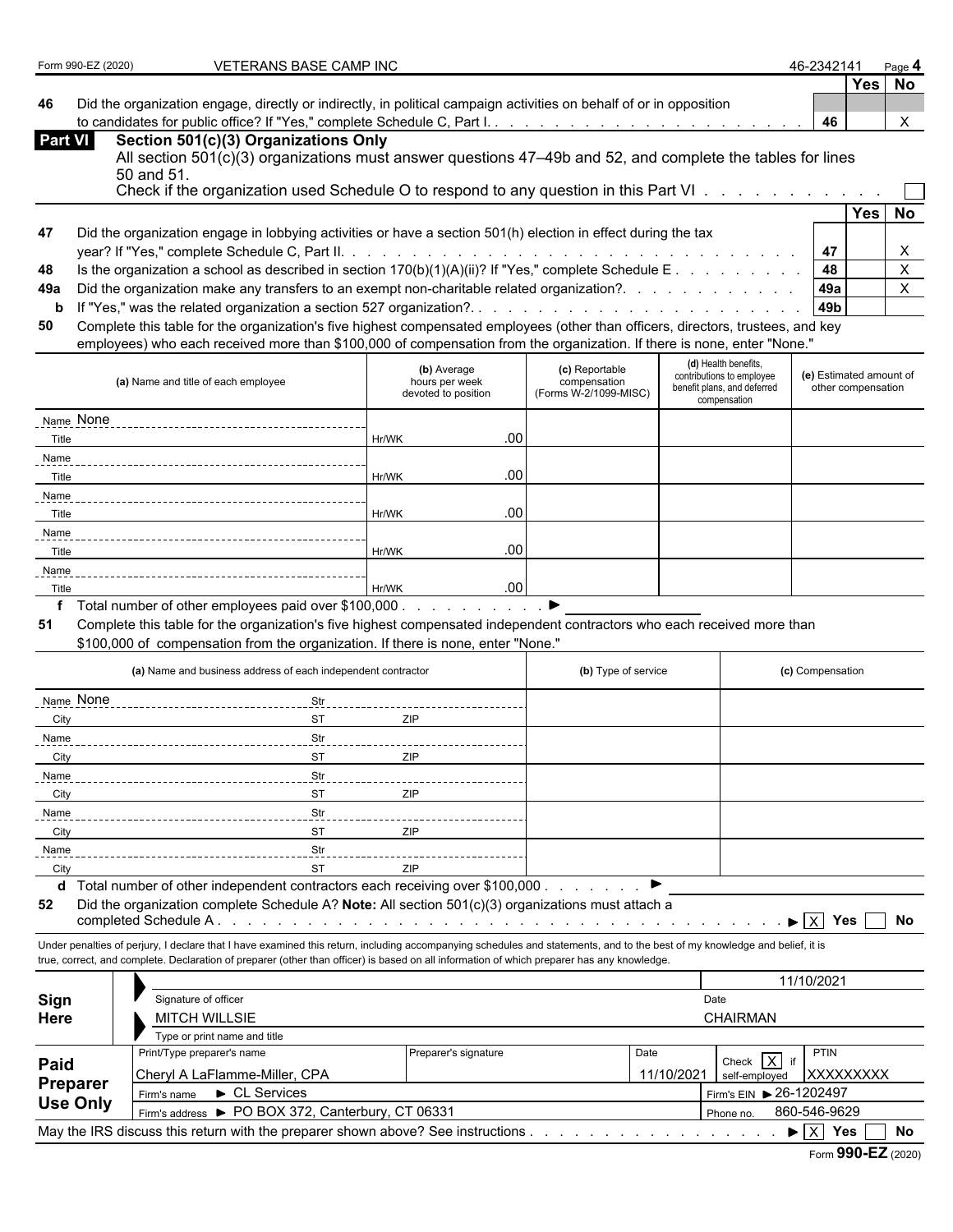### **(Form 990 or 990-EZ)**

# SCHEDULE A **Public Charity Status and Public Support** OMB No. 1545-0047<br>(Form 990 or 990-EZ) Complete if the creatization is a section 501/cV3) expanitation or a section 4947/aV4) persection 4947/aV4) and contract the tria

Complete if the organization is a section 501(c)(3) organization or a section 4947(a)(1) nonexempt charitable trust.<br> **2020** ● 2016 Attach to Form 990 or Form 990-EZ.

▶ Attach to Form 990 or Form 990-EZ.

**Go to** *www.irs.gov/Form990* **for instructions and the latest information. Inspection**

|              |                                                                                                      | Department of the Treasury<br>Internal Revenue Service                                                                                                                     |                                   |                                                                                           | Go to www.irs.gov/Form990 for instructions and the latest information.                                                                                                                                                                                                                                                                                                                                                                                                           |                          |                                       |                                       | Inspection                          |  |  |  |  |
|--------------|------------------------------------------------------------------------------------------------------|----------------------------------------------------------------------------------------------------------------------------------------------------------------------------|-----------------------------------|-------------------------------------------------------------------------------------------|----------------------------------------------------------------------------------------------------------------------------------------------------------------------------------------------------------------------------------------------------------------------------------------------------------------------------------------------------------------------------------------------------------------------------------------------------------------------------------|--------------------------|---------------------------------------|---------------------------------------|-------------------------------------|--|--|--|--|
|              |                                                                                                      | Name of the organization                                                                                                                                                   |                                   |                                                                                           |                                                                                                                                                                                                                                                                                                                                                                                                                                                                                  |                          |                                       | <b>Employer identification number</b> |                                     |  |  |  |  |
|              |                                                                                                      | VETERANS BASE CAMP INC                                                                                                                                                     |                                   |                                                                                           |                                                                                                                                                                                                                                                                                                                                                                                                                                                                                  |                          |                                       | 46-2342141                            |                                     |  |  |  |  |
| Part I       |                                                                                                      |                                                                                                                                                                            |                                   |                                                                                           | Reason for Public Charity Status. (All organizations must complete this part.) See instructions.                                                                                                                                                                                                                                                                                                                                                                                 |                          |                                       |                                       |                                     |  |  |  |  |
|              |                                                                                                      | The organization is not a private foundation because it is: (For lines 1 through 12, check only one box.)                                                                  |                                   |                                                                                           |                                                                                                                                                                                                                                                                                                                                                                                                                                                                                  |                          |                                       |                                       |                                     |  |  |  |  |
| 1            | A church, convention of churches, or association of churches described in section 170(b)(1)(A)(i).   |                                                                                                                                                                            |                                   |                                                                                           |                                                                                                                                                                                                                                                                                                                                                                                                                                                                                  |                          |                                       |                                       |                                     |  |  |  |  |
| 2            |                                                                                                      |                                                                                                                                                                            |                                   | A school described in section 170(b)(1)(A)(ii). (Attach Schedule E (Form 990 or 990-EZ).) |                                                                                                                                                                                                                                                                                                                                                                                                                                                                                  |                          |                                       |                                       |                                     |  |  |  |  |
| 3            | A hospital or a cooperative hospital service organization described in section $170(b)(1)(A)(iii)$ . |                                                                                                                                                                            |                                   |                                                                                           |                                                                                                                                                                                                                                                                                                                                                                                                                                                                                  |                          |                                       |                                       |                                     |  |  |  |  |
|              |                                                                                                      |                                                                                                                                                                            | hospital's name, city, and state: |                                                                                           | A medical research organization operated in conjunction with a hospital described in section 170(b)(1)(A)(iii). Enter the                                                                                                                                                                                                                                                                                                                                                        |                          |                                       |                                       |                                     |  |  |  |  |
| 5            |                                                                                                      | An organization operated for the benefit of a college or university owned or operated by a governmental unit described in<br>section 170(b)(1)(A)(iv). (Complete Part II.) |                                   |                                                                                           |                                                                                                                                                                                                                                                                                                                                                                                                                                                                                  |                          |                                       |                                       |                                     |  |  |  |  |
|              |                                                                                                      |                                                                                                                                                                            |                                   |                                                                                           | A federal, state, or local government or governmental unit described in section 170(b)(1)(A)(v).                                                                                                                                                                                                                                                                                                                                                                                 |                          |                                       |                                       |                                     |  |  |  |  |
|              |                                                                                                      |                                                                                                                                                                            |                                   | described in section 170(b)(1)(A)(vi). (Complete Part II.)                                | An organization that normally receives a substantial part of its support from a governmental unit or from the general public                                                                                                                                                                                                                                                                                                                                                     |                          |                                       |                                       |                                     |  |  |  |  |
| 8            |                                                                                                      |                                                                                                                                                                            |                                   |                                                                                           | A community trust described in section 170(b)(1)(A)(vi). (Complete Part II.)                                                                                                                                                                                                                                                                                                                                                                                                     |                          |                                       |                                       |                                     |  |  |  |  |
| 9            |                                                                                                      | university:                                                                                                                                                                |                                   |                                                                                           | An agricultural research organization described in section 170(b)(1)(A)(ix) operated in conjunction with a land-grant college<br>or university or a non-land-grant college of agriculture (see instructions). Enter the name, city, and state of the college or                                                                                                                                                                                                                  |                          |                                       |                                       |                                     |  |  |  |  |
| 10           | $\vert x \vert$                                                                                      |                                                                                                                                                                            |                                   |                                                                                           | An organization that normally receives: (1) more than 33 1/3% of its support from contributions, membership fees, and gross<br>receipts from activities related to its exempt functions—subject to certain exceptions, and (2) no more than 33 1/3% of its<br>support from gross investment income and unrelated business taxable income (less section 511 tax) from businesses<br>acquired by the organization after June 30, 1975. See section 509(a)(2). (Complete Part III.) |                          |                                       |                                       |                                     |  |  |  |  |
| 11           |                                                                                                      |                                                                                                                                                                            |                                   |                                                                                           | An organization organized and operated exclusively to test for public safety. See section 509(a)(4).                                                                                                                                                                                                                                                                                                                                                                             |                          |                                       |                                       |                                     |  |  |  |  |
| $12 \,$      |                                                                                                      |                                                                                                                                                                            |                                   |                                                                                           | An organization organized and operated exclusively for the benefit of, to perform the functions of, or to carry out the purposes<br>of one or more publicly supported organizations described in section 509(a)(1) or section 509(a)(2). See section 509(a)(3).<br>Check the box in lines 12a through 12d that describes the type of supporting organization and complete lines 12e, 12f, and 12g.                                                                               |                          |                                       |                                       |                                     |  |  |  |  |
| a            |                                                                                                      |                                                                                                                                                                            |                                   | organization. You must complete Part IV, Sections A and B.                                | Type I. A supporting organization operated, supervised, or controlled by its supported organization(s), typically by giving<br>the supported organization(s) the power to regularly appoint or elect a majority of the directors or trustees of the supporting                                                                                                                                                                                                                   |                          |                                       |                                       |                                     |  |  |  |  |
| b            |                                                                                                      |                                                                                                                                                                            |                                   |                                                                                           | Type II. A supporting organization supervised or controlled in connection with its supported organization(s), by having<br>control or management of the supporting organization vested in the same persons that control or manage the supported                                                                                                                                                                                                                                  |                          |                                       |                                       |                                     |  |  |  |  |
| c            |                                                                                                      |                                                                                                                                                                            |                                   | organization(s). You must complete Part IV, Sections A and C.                             | Type III functionally integrated. A supporting organization operated in connection with, and functionally integrated with,                                                                                                                                                                                                                                                                                                                                                       |                          |                                       |                                       |                                     |  |  |  |  |
|              |                                                                                                      |                                                                                                                                                                            |                                   |                                                                                           | its supported organization(s) (see instructions). You must complete Part IV, Sections A, D, and E.                                                                                                                                                                                                                                                                                                                                                                               |                          |                                       |                                       |                                     |  |  |  |  |
| d            |                                                                                                      |                                                                                                                                                                            |                                   |                                                                                           | Type III non-functionally integrated. A supporting organization operated in connection with its supported organization(s)<br>that is not functionally integrated. The organization generally must satisfy a distribution requirement and an attentiveness<br>requirement (see instructions). You must complete Part IV, Sections A and D, and Part V.                                                                                                                            |                          |                                       |                                       |                                     |  |  |  |  |
| е            |                                                                                                      |                                                                                                                                                                            |                                   |                                                                                           | Check this box if the organization received a written determination from the IRS that it is a Type I, Type II, Type III<br>functionally integrated, or Type III non-functionally integrated supporting organization.                                                                                                                                                                                                                                                             |                          |                                       |                                       |                                     |  |  |  |  |
| f            |                                                                                                      |                                                                                                                                                                            |                                   | Provide the following information about the supported organization(s).                    |                                                                                                                                                                                                                                                                                                                                                                                                                                                                                  |                          |                                       |                                       | $\mathbf 0$                         |  |  |  |  |
|              |                                                                                                      | (i) Name of supported organization                                                                                                                                         |                                   | (ii) EIN                                                                                  | (iii) Type of organization                                                                                                                                                                                                                                                                                                                                                                                                                                                       | (iv) Is the organization |                                       | (v) Amount of monetary                | (vi) Amount of                      |  |  |  |  |
|              |                                                                                                      |                                                                                                                                                                            |                                   |                                                                                           | (described on lines 1-10<br>above (see instructions))                                                                                                                                                                                                                                                                                                                                                                                                                            |                          | listed in your governing<br>document? | support (see<br>instructions)         | other support (see<br>instructions) |  |  |  |  |
|              |                                                                                                      |                                                                                                                                                                            |                                   |                                                                                           |                                                                                                                                                                                                                                                                                                                                                                                                                                                                                  | Yes                      | No                                    |                                       |                                     |  |  |  |  |
| (A)          |                                                                                                      |                                                                                                                                                                            |                                   |                                                                                           |                                                                                                                                                                                                                                                                                                                                                                                                                                                                                  |                          |                                       |                                       |                                     |  |  |  |  |
| (B)          |                                                                                                      |                                                                                                                                                                            |                                   |                                                                                           |                                                                                                                                                                                                                                                                                                                                                                                                                                                                                  |                          |                                       |                                       |                                     |  |  |  |  |
| (C)          |                                                                                                      |                                                                                                                                                                            |                                   |                                                                                           |                                                                                                                                                                                                                                                                                                                                                                                                                                                                                  |                          |                                       |                                       |                                     |  |  |  |  |
| (D)          |                                                                                                      |                                                                                                                                                                            |                                   |                                                                                           |                                                                                                                                                                                                                                                                                                                                                                                                                                                                                  |                          |                                       |                                       |                                     |  |  |  |  |
| (E)          |                                                                                                      |                                                                                                                                                                            |                                   |                                                                                           |                                                                                                                                                                                                                                                                                                                                                                                                                                                                                  |                          |                                       |                                       |                                     |  |  |  |  |
|              |                                                                                                      |                                                                                                                                                                            |                                   |                                                                                           |                                                                                                                                                                                                                                                                                                                                                                                                                                                                                  |                          |                                       |                                       |                                     |  |  |  |  |
| <b>Total</b> |                                                                                                      |                                                                                                                                                                            |                                   |                                                                                           |                                                                                                                                                                                                                                                                                                                                                                                                                                                                                  |                          |                                       | $\Omega$                              |                                     |  |  |  |  |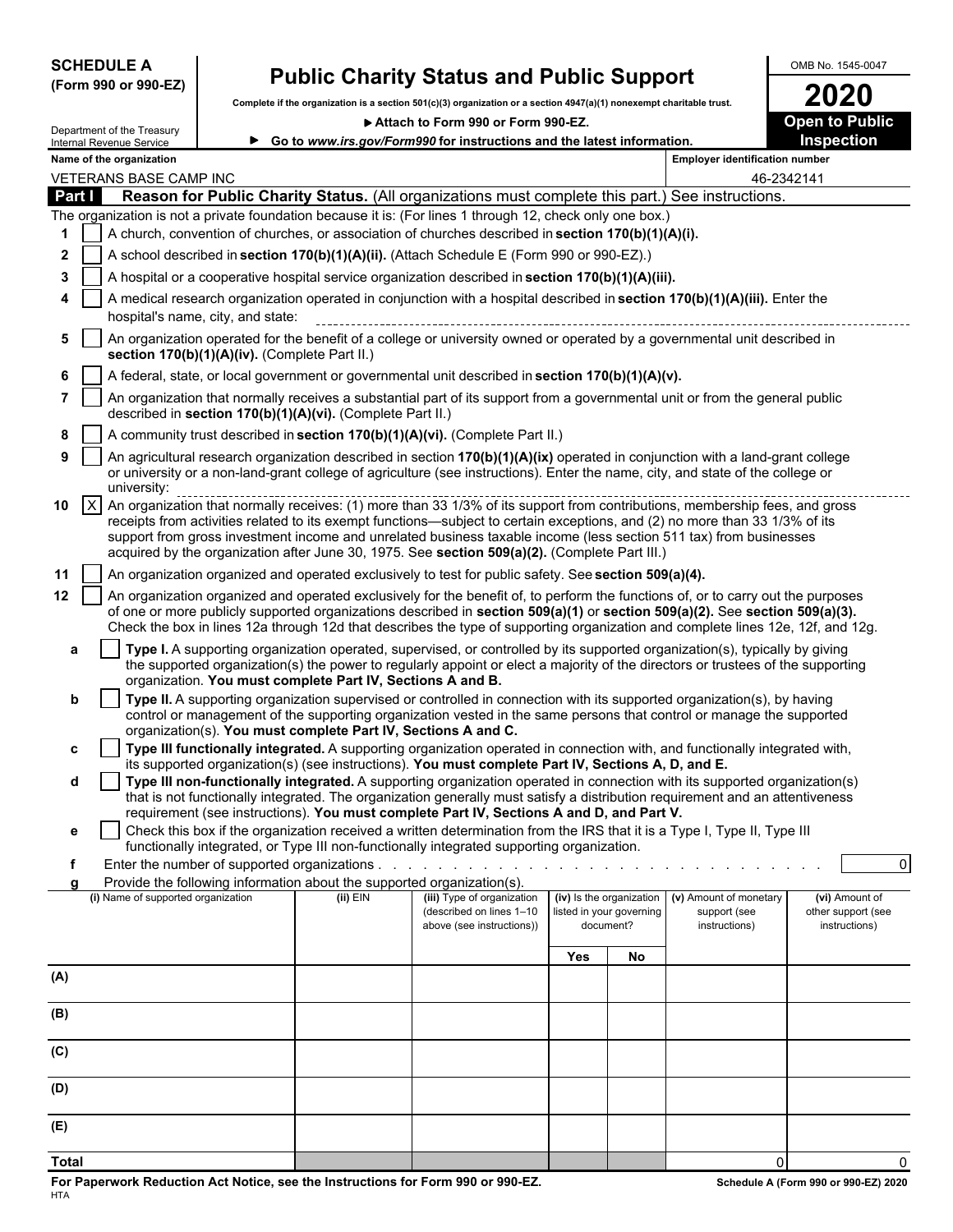#### **Part III Support Schedule for Organizations Described in Section 509(a)(2)**

(Complete only if you checked the box on line 10 of Part I or if the organization failed to qualify under Part II. If the organization fails to qualify under the tests listed below, please complete Part II.)

|              | <b>Section A. Public Support</b>                                                                                                       |          |          |            |            |          |                                |
|--------------|----------------------------------------------------------------------------------------------------------------------------------------|----------|----------|------------|------------|----------|--------------------------------|
|              | Calendar year (or fiscal year beginning in)<br>▶                                                                                       | (a) 2016 | (b) 2017 | $(c)$ 2018 | $(d)$ 2019 | (e) 2020 | (f) Total                      |
|              | <b>1</b> Gifts, grants, contributions, and membership fees                                                                             |          |          |            |            |          |                                |
|              | received. (Do not include any "unusual grants.")                                                                                       | 10,501   | 20,163   | 41,297     | 24,233     | 44,411   | 140,605                        |
| $\mathbf{2}$ | Gross receipts from admissions, merchandise<br>sold or services performed, or facilities                                               |          |          |            |            |          |                                |
|              | furnished in any activity that is related to the                                                                                       |          |          |            |            |          |                                |
|              | organization's tax-exempt purpose                                                                                                      |          |          |            | 10,983     | 37,100   | 48,083                         |
| 3            | Gross receipts from activities that are not an                                                                                         |          |          |            |            |          |                                |
|              | unrelated trade or business under section 513.                                                                                         |          |          |            |            |          | 0                              |
| 4            | Tax revenues levied for the                                                                                                            |          |          |            |            |          |                                |
|              | organization's benefit and either paid to                                                                                              |          |          |            |            |          |                                |
|              | or expended on its behalf                                                                                                              |          |          |            |            |          | 0                              |
| 5            | The value of services or facilities                                                                                                    |          |          |            |            |          |                                |
|              | furnished by a governmental unit to the                                                                                                |          |          |            |            |          |                                |
|              | organization without charge                                                                                                            |          |          |            |            |          | 0                              |
| 6            | <b>Total.</b> Add lines 1 through 5.                                                                                                   | 10,501   | 20,163   | 41,297     | 35,216     | 81,511   | 188,688                        |
|              | 7a Amounts included on lines 1, 2, and 3                                                                                               |          |          |            |            |          |                                |
|              | received from disqualified persons                                                                                                     |          |          |            |            |          | 0                              |
|              | <b>b</b> Amounts included on lines 2 and 3                                                                                             |          |          |            |            |          |                                |
|              | received from other than disqualified                                                                                                  |          |          |            |            |          |                                |
|              | persons that exceed the greater of \$5,000                                                                                             |          |          |            |            |          |                                |
|              | or 1% of the amount on line 13 for the year                                                                                            |          |          |            |            |          | 0                              |
|              | c Add lines $7a$ and $7b$ .                                                                                                            | $\Omega$ | $\Omega$ | $\Omega$   | $\Omega$   | $\Omega$ | $\Omega$                       |
| 8            | <b>Public support (Subtract line 7c from</b>                                                                                           |          |          |            |            |          |                                |
|              | $line 6.)$ . <u>.</u><br><b>Section B. Total Support</b>                                                                               |          |          |            |            |          | 188,688                        |
|              | Calendar year (or fiscal year beginning in)<br>▶∣                                                                                      | (a) 2016 | (b) 2017 | $(c)$ 2018 | $(d)$ 2019 | (e) 2020 | (f) Total                      |
| 9            | Amounts from line 6. Amounts from line 6.                                                                                              | 10,501   | 20,163   | 41,297     | 35,216     | 81,511   | 188,688                        |
|              | <b>10a</b> Gross income from interest, dividends,                                                                                      |          |          |            |            |          |                                |
|              | payments received on securities loans, rents,                                                                                          |          |          |            |            |          |                                |
|              | royalties, and income from similar sources.                                                                                            |          |          |            |            |          | 0                              |
|              | <b>b</b> Unrelated business taxable income (less                                                                                       |          |          |            |            |          |                                |
|              | section 511 taxes) from businesses                                                                                                     |          |          |            |            |          |                                |
|              | acquired after June 30, 1975                                                                                                           |          |          |            |            |          | 0                              |
|              | c Add lines 10a and 10b                                                                                                                | $\Omega$ | 0        | $\Omega$   | $\Omega$   | $\Omega$ | 0                              |
| 11           | Net income from unrelated business                                                                                                     |          |          |            |            |          |                                |
|              | activities not included in line 10b, whether                                                                                           |          |          |            |            |          |                                |
|              | or not the business is regularly carried on.                                                                                           |          |          |            |            |          |                                |
| 12           | Other income. Do not include gain or                                                                                                   |          |          |            |            |          |                                |
|              | loss from the sale of capital assets                                                                                                   |          |          |            |            |          |                                |
|              | (Explain in Part VI.)                                                                                                                  |          |          |            |            |          | 0                              |
|              | 13 Total support. (Add lines 9, 10c, 11,                                                                                               |          |          |            |            |          |                                |
|              | and $12.$ ). $\ldots$ $\ldots$ $\ldots$ $\ldots$                                                                                       | 10,501   | 20,163   | 41,297     | 35,216     | 81,511   | 188,688                        |
|              | 14 First 5 years. If the Form 990 is for the organization's first, second, third, fourth, or fifth tax year as a section 501(c)(3)     |          |          |            |            |          |                                |
|              |                                                                                                                                        |          |          |            |            |          | $\blacktriangleright$ 1        |
|              | <b>Section C. Computation of Public Support Percentage</b>                                                                             |          |          |            |            |          |                                |
| 15           | Public support percentage for 2020 (line 8, column (f), divided by line 13, column (f)).                                               |          |          |            |            | 15       | 100.00%                        |
| 16           |                                                                                                                                        |          |          |            |            | 16       | 100.00%                        |
|              | Section D. Computation of Investment Income Percentage                                                                                 |          |          |            |            |          |                                |
| 17           | Investment income percentage for 2020 (line 10c, column (f), divided by line 13, column (f)).                                          |          |          |            |            | 17       | 0.00%                          |
| 18           |                                                                                                                                        |          |          |            |            | 18       | 0.00%                          |
|              | 19a 33 1/3% support tests-2020. If the organization did not check the box on line 14, and line 15 is more than 33 1/3%, and line 17 is |          |          |            |            |          | $\blacktriangleright$ $\mid$ X |
|              | b 33 1/3% support tests—2019. If the organization did not check a box on line 14 or line 19a, and line 16 is more than 33 1/3%, and    |          |          |            |            |          |                                |
|              | line 18 is not more than 33 1/3%, check this box and stop here. The organization qualifies as a publicly supported organization        |          |          |            |            |          | $\blacktriangleright$          |
|              |                                                                                                                                        |          |          |            |            |          |                                |
|              |                                                                                                                                        |          |          |            |            |          |                                |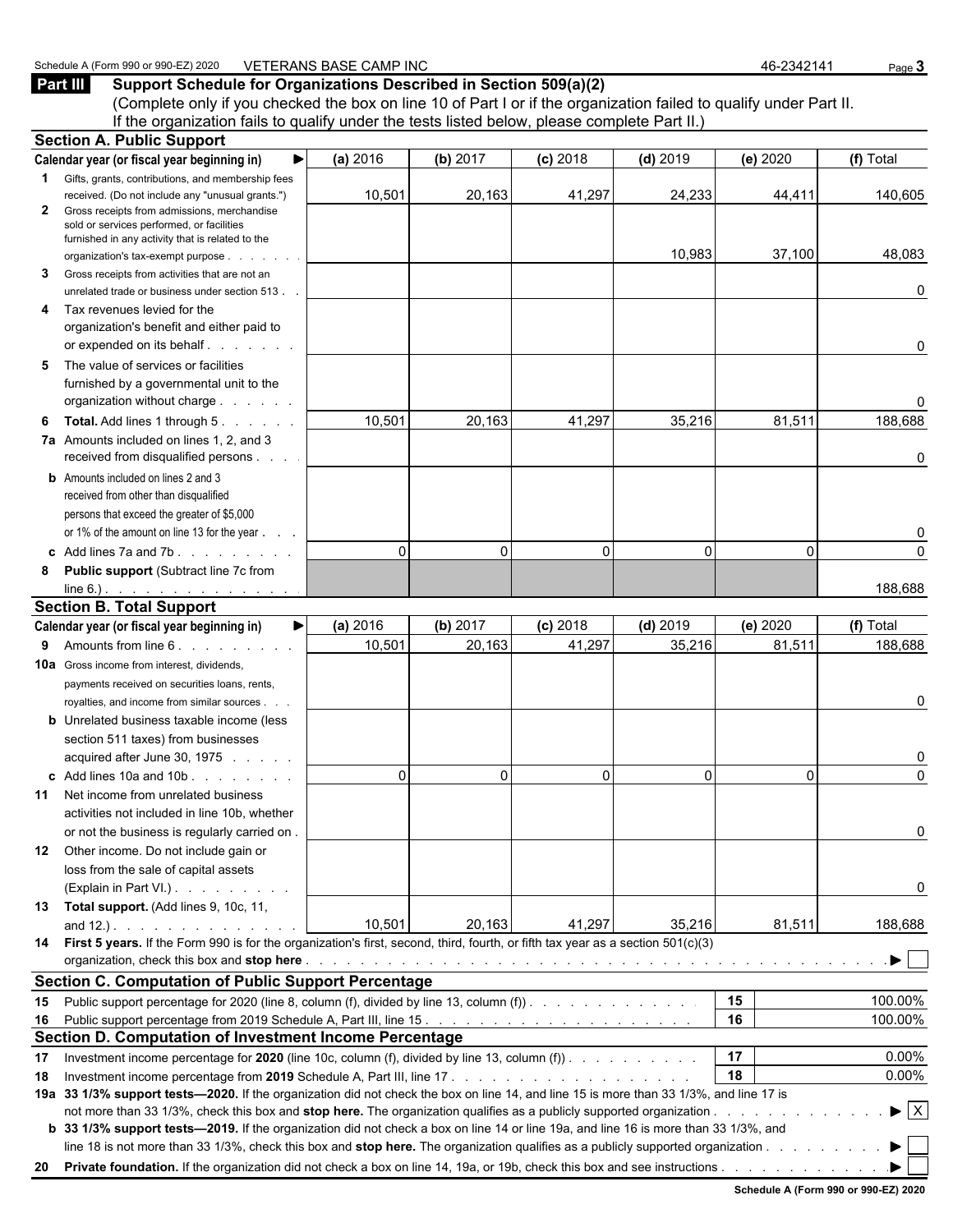| <b>SCHEDULE O</b> |  |                      |
|-------------------|--|----------------------|
|                   |  | (Form 990 or 990-EZ) |

 $\overline{a}$ 

### **Supplemental Information to Form 990 or 990-EZ** OMB No. 1545-0047

**(Form 990 or 990-EZ) Complete to provide information for responses to specific questions on Form 990 or 990-EZ or to provide any additional information. 2020** ▶ Attach to Form 990 or 990-EZ.

| Department of the Treasury<br>Internal Revenue Service | Go to www.irs.gov/Form990 for the latest information.                               |                                       | Inspection       |
|--------------------------------------------------------|-------------------------------------------------------------------------------------|---------------------------------------|------------------|
| Name of the organization                               |                                                                                     | <b>Employer identification number</b> |                  |
| VETERANS BASE CAMP INC                                 |                                                                                     | 46-2342141                            |                  |
|                                                        |                                                                                     |                                       |                  |
|                                                        | Form 990-EZ, Part I, Line 16, Other Expenses: Travel: 2,396                         |                                       |                  |
|                                                        | Form 990-EZ, Part I, Line 16, Other Expenses: Supplies: 1,393                       |                                       |                  |
|                                                        | Form 990-EZ, Part I, Line 16, Other Expenses: Telephone: 2,272                      |                                       |                  |
|                                                        | Form 990-EZ, Part I, Line 16, Other Expenses: INSURANCE: 6,730                      |                                       |                  |
|                                                        | Form 990-EZ, Part I, Line 16, Other Expenses: SECURITY: 3,913                       |                                       |                  |
|                                                        | Form 990-EZ, Part I, Line 20, Net Assets: BEGINNING CASH BALANCE CORRECTION: 11,726 |                                       |                  |
|                                                        |                                                                                     |                                       |                  |
|                                                        |                                                                                     |                                       |                  |
|                                                        |                                                                                     |                                       |                  |
|                                                        |                                                                                     |                                       |                  |
|                                                        |                                                                                     |                                       |                  |
|                                                        |                                                                                     |                                       |                  |
|                                                        |                                                                                     |                                       |                  |
|                                                        |                                                                                     |                                       |                  |
|                                                        |                                                                                     |                                       |                  |
|                                                        |                                                                                     |                                       |                  |
|                                                        |                                                                                     |                                       |                  |
|                                                        |                                                                                     |                                       |                  |
|                                                        |                                                                                     |                                       |                  |
|                                                        |                                                                                     |                                       |                  |
|                                                        |                                                                                     |                                       |                  |
|                                                        |                                                                                     |                                       |                  |
|                                                        |                                                                                     |                                       |                  |
|                                                        |                                                                                     |                                       |                  |
|                                                        |                                                                                     |                                       |                  |
|                                                        |                                                                                     |                                       | ---------------- |
|                                                        |                                                                                     |                                       |                  |